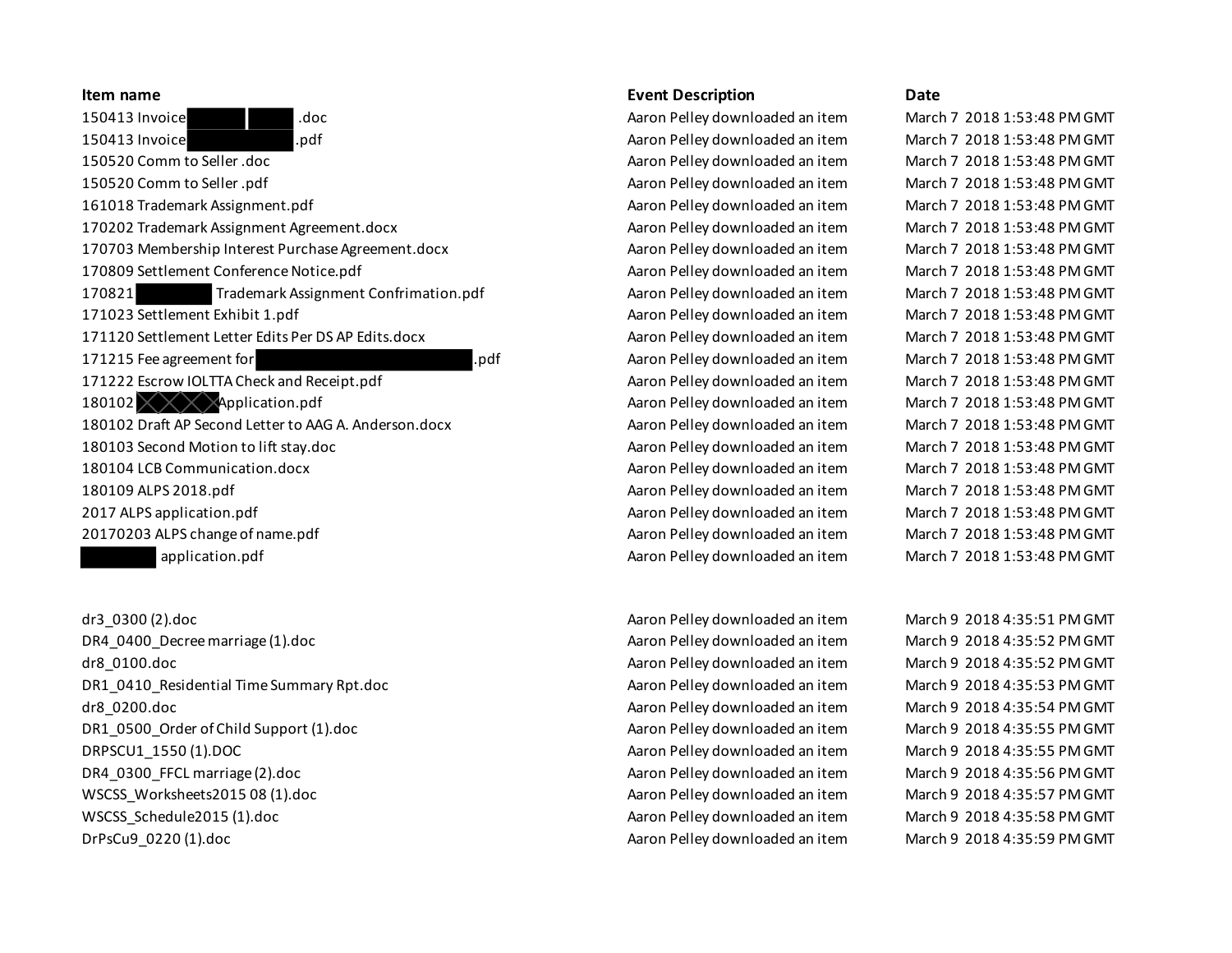distribution.dist Aaron Pelley downloaded an item March 9 2018 4:36:13 PM GMT Localizable.strings Agrees According Aaron Pelley downloaded an item March 9 2018 4:36:15 PM GMT Serial check Aaron Pelley downloaded an item March 9 2018 4:36:15 PM GMT InfoPlist.strings **Aaron Pelley downloaded an item** March 9 2018 4:36:16 PM GMT JustClickToFile.pkg Aaron Pelley downloaded an item March 9 2018 4:36:16 PM GMT Fwd Filing Notification.eml **Acker Act and Accept Act Act Act Act A**aron Pelley downloaded an item March 9 2018 4:36:21 PM GMT \*Complete Filing - W. Girard.pdf Aaron Pelley downloaded an item March 9 2018 4:36:25 PM GMT Firearm Restoration Order -Girard.pdf Aaron Pelley downloaded an item March 9 2018 4:36:27 PM GMT Inst-GunRightsRestoration in spokane.pdf **Acker Active Active Active Active Aaron Pelley downloaded an item** March 9 2018 6:59:27 PM GMT RCW 9.41.290.xps Aaron Pelley downloaded an item March 9 2018 6:59:28 PM GMT NoteForHearingRCWCertificate.doc Aaron Pelley downloaded an item March 9 2018 6:59:29 PM GMT Court of Appeals of Washington.docx Aaron Pelley downloaded an item March 9 2018 6:59:30 PM GMT A GUIDE TO CIVIL RIGHTS LIABILITY UNDER 42 U.pdf  $\blacksquare$  Aaron Pelley downloaded an item March 9 2018 6:59:31 PM GMT no\_guns\_card\_front.pdf Aaron Pelley downloaded an item March 9 2018 6:59:31 PM GMT 6300en.pdf Aaron Pelley downloaded an item March 9 2018 6:59:32 PM GMT request expungement-deletion non-conviction records.pdf Aaron Pelley downloaded an item March 9 2018 6:59:32 PM GMT HUD Resident Rights.pdf Aaron Pelley downloaded an item March 9 2018 6:59:33 PM GMT Washington Gun Rights.pdf Nation Abreaded Aaron Pelley downloaded an item March 9 2018 6:59:33 PM GMT 2011-2012 Kitsap County Local Court Rules - Complete Set.pdf Aaron Pelley downloaded an item March 9 2018 6:59:34 PM GMT 2nd Amendment and PHAs.pdf Aaron Pelley downloaded an item March 9 2018 6:59:36 PM GMT CPL\_Application\_2012.3.pdf Aaron Pelley downloaded an item March 9 2018 6:59:36 PM GMT RCW 9.41.300.xps Aaron Pelley downloaded an item March 9 2018 6:59:37 PM GMT atf-p-5300-5.pdf Aaron Pelley downloaded an item March 9 2018 6:59:38 PM GMT Can I Clear My Criminal Record.pdf **Acron Across Acron Pelley downloaded an item** March 9 2018 6:59:42 PM GMT Sealing juvenile records.pdf **Acron 2018 6:59:42 PM GMT** Aaron Pelley downloaded an item March 9 2018 6:59:42 PM GMT RCW 9.41.270.xps Aaron Pelley downloaded an item March 9 2018 6:59:43 PM GMT RCW 13.docx Aaron Pelley downloaded an item March 9 2018 6:59:44 PM GMT RCW 9.41.050.xps Aaron Pelley downloaded an item March 9 2018 6:59:44 PM GMT expungement checklist.pdf Aaron Pelley downloaded an item March 9 2018 6:59:45 PM GMT State v Casad (unpublished).pdf Aaron Pelley downloaded an item March 9 2018 6:59:45 PM GMT LE Legal Update current through August 2 2012.pdf Alter Abraham Aaron Pelley downloaded an item March 9 2018 6:59:46 PM GMT no guns card back.pdf Aaron Pelley downloaded an item March 9 2018 6:59:46 PM GMT June 2012 final Search Seizures and Confessions.pdf Alto Aaron Pelley downloaded an item March 9 2018 6:59:48 PM GMT AGO\_William\_B\_Collins\_opinion\_firearm\_terry\_stop.pdf Aaron Pelley downloaded an item March 9 2018 6:59:51 PM GMT washington.pdf **Agrees Acronomized Acronomized Aaron Pelley downloaded an item** March 9 2018 6:59:53 PM GMT